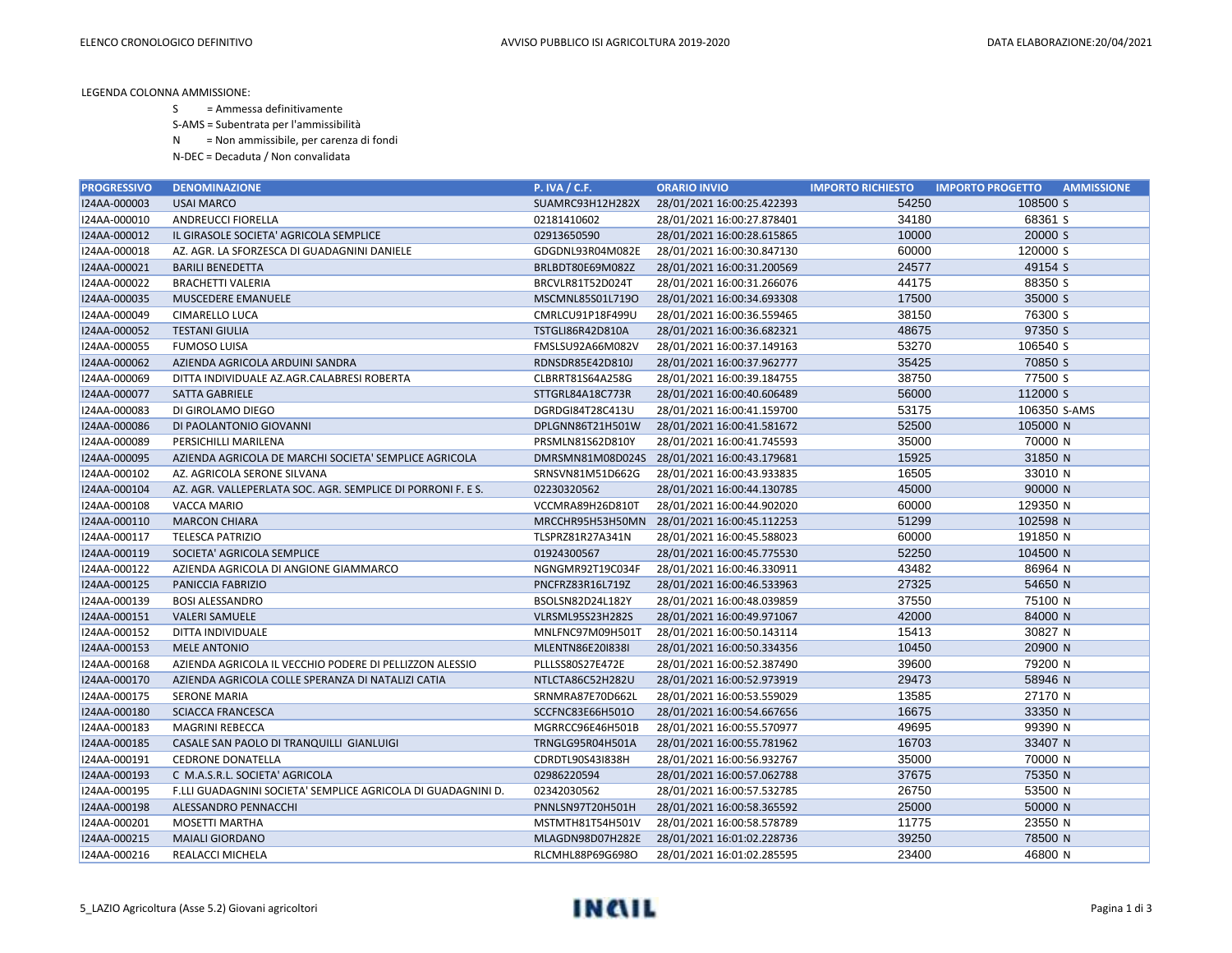LEGENDA COLONNA AMMISSIONE:

S = Ammessa definitivamente

S-AMS = Subentrata per l'ammissibilità

N = Non ammissibile, per carenza di fondi

N-DEC = Decaduta / Non convalidata

| <b>PROGRESSIVO</b> | <b>DENOMINAZIONE</b>                                      | <b>P. IVA / C.F.</b> | <b>ORARIO INVIO</b>        | <b>IMPORTO RICHIESTO</b> | <b>IMPORTO PROGETTO</b><br><b>AMMISSIONE</b> |
|--------------------|-----------------------------------------------------------|----------------------|----------------------------|--------------------------|----------------------------------------------|
| I24AA-000218       | <b>NATALIZI MARIO</b>                                     | NTLMRA91M19H282U     | 28/01/2021 16:01:02.704395 | 32425                    | 64850 N                                      |
| I24AA-000220       | <b>CORSETTI PATRIZIA</b>                                  | CRSPRZ88L46E812F     | 28/01/2021 16:01:02.882630 | 30425                    | 60850 N                                      |
| I24AA-000224       | <b>FLORE FEDERICO</b>                                     | FLRFRC88D13B114W     | 28/01/2021 16:01:04.651383 | 56691                    | 113382 N                                     |
| I24AA-000225       | <b>RUNCI CRISTINA</b>                                     | RNCCST93A66H282A     | 28/01/2021 16:01:05.829388 | 21250                    | 42500 N                                      |
| I24AA-000230       | HELIX VOSCA DI PENNACCHINI ALESSIO                        | PNNLSS97B08D972E     | 28/01/2021 16:01:06.517317 | 26100                    | 52200 N                                      |
| I24AA-000232       | <b>CORSI RICCARDO</b>                                     | CRSRCR81S10M082D     | 28/01/2021 16:01:06.974191 | 25800                    | 51600 N                                      |
| I24AA-000233       | SOCIETA' AGRICOLA GROTTA MAROZIA SRL                      | 09606011006          | 28/01/2021 16:01:07.061641 | 60000                    | 4935258 N                                    |
| I24AA-000234       | DITTA INDIVIDUALE                                         | PLMMHL96R29D003L     | 28/01/2021 16:01:07.116044 | 25000                    | 50000 N                                      |
| I24AA-000236       | <b>CAISIN MARIANA</b>                                     | CSNMRN86H67Z140P     | 28/01/2021 16:01:07.484743 | 60000                    | 120000 N                                     |
| I24AA-000238       | <b>CORSETTI ROBERTO</b>                                   | CRSRRT83M03E812Y     | 28/01/2021 16:01:07.971118 | 11250                    | 22500 N                                      |
| I24AA-000240       | AZIENDA AGRICOLA DI PAPA VANESSA                          | PPAVSS95T66I712G     | 28/01/2021 16:01:08.252558 | 21400                    | 42800 N                                      |
| I24AA-000246       | AZIENDA AGRICOLA PONTE DELLA CORTE DI FABIO PROIETTI      | PRTFBA82E27H501E     | 28/01/2021 16:01:09.292485 | 12026                    | 24052 N                                      |
| I24AA-000248       | <b>RICCIARDI GIUSEPPE</b>                                 | RCCGPP86H12A345H     | 28/01/2021 16:01:10.186639 | 51226                    | 102452 N                                     |
| I24AA-000252       | AZIENDA AGRICOLA ERNESTO'S HOUSE DI MIGNANELLI DARIO S.S. | MGNDRA82L10C034T     | 28/01/2021 16:01:10.978044 | 20212                    | 40424 N                                      |
| I24AA-000253       | AZIENDA AGRICOLA ALBERTONI RITA                           | LBRRTI84E62H501L     | 28/01/2021 16:01:11.086228 | 34075                    | 68150 N                                      |
| I24AA-000265       | CHIAVARINO CLARA                                          | CHVCLR81E45M082N     | 28/01/2021 16:01:17.902839 | 28400                    | 56800 N                                      |
| I24AA-000272       | <b>MIANI GIUSEPPE</b>                                     | MNIGPP82L12H501V     | 28/01/2021 16:01:19.326823 | 60000                    | 121550 N                                     |
| I24AA-000276       | <b>DIONISI MARCO</b>                                      | DNSMRC89R06H282A     | 28/01/2021 16:01:20.496113 | 60000                    | 120000 N                                     |
| I24AA-000278       | <b>VITTORI ROBERTO</b>                                    | VTTRRT85C03H501N     | 28/01/2021 16:01:20.954618 | 23000                    | 46000 N                                      |
| I24AA-000281       | RICCI NICOLA                                              | RCCNCL95R19D003H     | 28/01/2021 16:01:21.729542 | 18588                    | 37177 N                                      |
| I24AA-000291       | <b>BERTI VANESSA</b>                                      | BRTVSS82A65H501N     | 28/01/2021 16:01:27.584346 | 60000                    | 132200 N                                     |
| I24AA-000292       | <b>CONTI CRISTIANO</b>                                    | CNTCST00T23D810J     | 28/01/2021 16:01:27.892574 | 4957                     | 9915 N                                       |
| I24AA-000296       | SOCIETA' AGRICOLA BIOGYA SOCIETA' SEMPLICE                | 02188720565          | 28/01/2021 16:01:29.868478 | 25850                    | 51700 N                                      |
| I24AA-000298       | SOC AGRICOLA MILK MADE SRLS                               | 12782021005          | 28/01/2021 16:01:30.487016 | 59000                    | 118000 N                                     |
| I24AA-000299       | <b>AGRIFORESTAL S.R.L.</b>                                | PCOGSC91D67G698H     | 28/01/2021 16:01:30.493007 | 29150                    | 58300 N                                      |
| I24AA-000303       | TENUTA DEI GUITTI SOC. AGRICOLA SEMPLICE                  | 02332560594          | 28/01/2021 16:01:32.148562 | 60000                    | 150000 N                                     |
| I24AA-000305       | UBI MAIOR SOCIETA' AGRICOLA SEMPLICE                      | 90077250570          | 28/01/2021 16:01:33.188433 | 12100                    | 24200 N                                      |
| I24AA-000306       | POLEGGI MARCO/DITTA INDIVIDUALE                           | PLGMRC94H05M082C     | 28/01/2021 16:01:33.337215 | 1114                     | 2228 N                                       |
| I24AA-000311       | PAOLETTI IRENE                                            | PLTRNI95C58F499Q     | 28/01/2021 16:01:45.693818 | 20000                    | 40000 N                                      |
| I24AA-000312       | FEUDI VALENTINO                                           | FDEVNT85B14E472O     | 28/01/2021 16:01:50.827505 | 40000                    | 115000 N                                     |
| I24AA-000313       | AZIENDA AGRICOLA ASCENZI DI ASCENZI GIADA                 | SCNGDI92T66H501D     | 28/01/2021 16:01:50.966128 | 9274                     | 18549 N                                      |
| I24AA-000315       | <b>BONINI SILVIA</b>                                      | BNNSLV97P50L120X     | 28/01/2021 16:01:53.634112 | 20450                    | 40900 N                                      |
| I24AA-000323       | <b>CORSETTI FRANCESCA</b>                                 | CRSFNC82B60E812O     | 28/01/2021 16:02:06.990069 | 55150                    | 110300 N                                     |
| I24AA-000324       | SOC. AGR. F.LLI TIBALDO S.S.                              | 02644800597          | 28/01/2021 16:02:07.950875 | 60000                    | 195200 N                                     |
| I24AA-000331       | PETRUCCI MATTIA                                           | PTRMTT94R27A123G     | 28/01/2021 16:02:11.492225 | 31895                    | 63790 N                                      |
| I24AA-000334       | AZIENDA AGRICOLA FEUDO ALESSANDRO                         | FDELSN83S13G698W     | 28/01/2021 16:02:13.763535 | 39375                    | 78750 N                                      |
| I24AA-000335       | LA SALVIA VALERIO                                         | LSLVLR88E13E472H     | 28/01/2021 16:02:13.999865 | 13850                    | 27700 N                                      |
| I24AA-000336       | <b>BRIZI TIZIANO</b>                                      | BRZTZN96P29D024H     | 28/01/2021 16:02:15.481244 | 53125                    | 106251 N                                     |
| I24AA-000341       | AZIENDA AGRICOLA GINO PASSALACQUA                         | 15040491001          | 28/01/2021 16:02:22.530547 | 16000                    | 32000 N                                      |
| I24AA-000346       | <b>PANTALISSI ROBERTO</b>                                 | PNTRRT99C04E202C     | 28/01/2021 16:02:36.616365 | 49022                    | 98044 N                                      |
| I24AA-000351       | COCALIA DANIELA CRISTINA                                  | CCLDLC82T67Z129W     | 28/01/2021 16:02:53.944843 | 11675                    | 23350 N                                      |
| I24AA-000357       | <b>TESTANI FRANCESCA</b>                                  | TSTFNC95E46D810V     | 28/01/2021 16:03:30.356273 | 22900                    | 45800 N                                      |